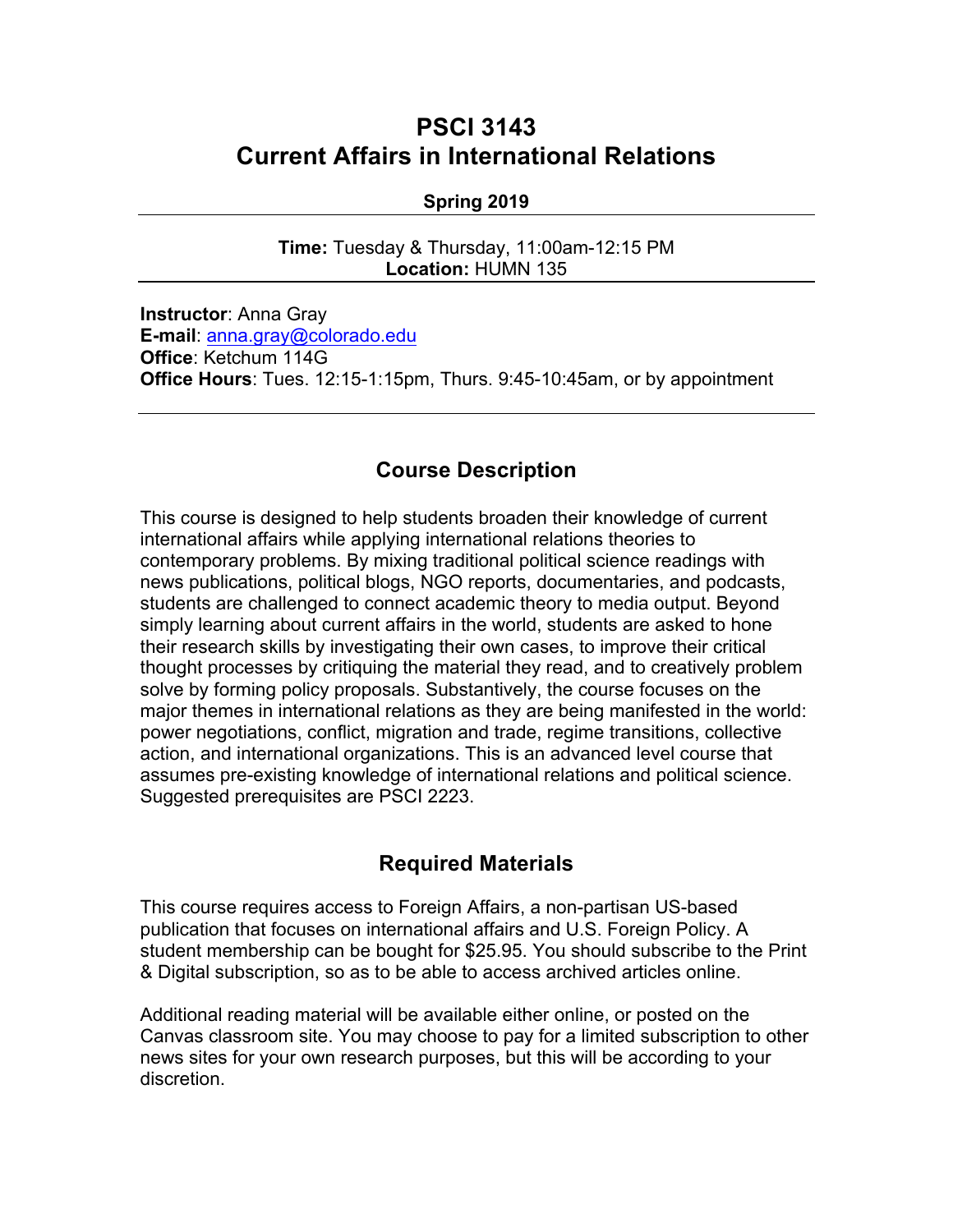## **Assignments and Grading**

Your grades will be based on the following assignments:

| Written Critiques (Feb. 26, April 16)20% |  |
|------------------------------------------|--|
| Case analysis (March 21st)20%            |  |
|                                          |  |
|                                          |  |
|                                          |  |

Grade percentages correspond to letter grades as follows: A 94-100, A- 90-93, B+ 87-89, B 83-86, B- 80-82, C+ 77-79, C 73-76, C- 70-72, D+ 67-69, D 63-66, D- 60-62, F <60

#### **Quizzes**

You will be given 7 quizzes over the course of the semester. Your lowest two quiz grades will be dropped, and your final quiz grade will be calculated using your highest 5 scores (missed quizzes will count as zeros). Make-up quizzes will be allowed only in the case of properly documented absences, and must be made-up within one week of the missed class. Make-up quizzes will not be the same as the quizzes given during the class period.

#### **Writing Assignments**

Descriptions of the expectations for the written assignments are posted on Canvas, along with their rubrics. Written assignments account for a large portion of your grade and should be given careful attention.

For all written assignments, late documents will be given a 5% penalty if turned in late but on the due date. After the due date, a 10% penalty will be given for each day (including weekend days), and a paper will not be accepted once it is more than 1 week late.

All written assignments must be turned in online on Canvas. Only Word documents and PDF files will be accepted. Alternative files such as .pages will not be counted as on-time submissions.

## **Participation**

Your classroom is a community. As such, to be successful in participation you must appropriately engage with your classmates and instructor. As we discuss complex and sometimes volatile issues, your ability to disagree and engage with one another respectfully is a key part of your participation. This course is not designed in such a way that you must actively earn participation points, but you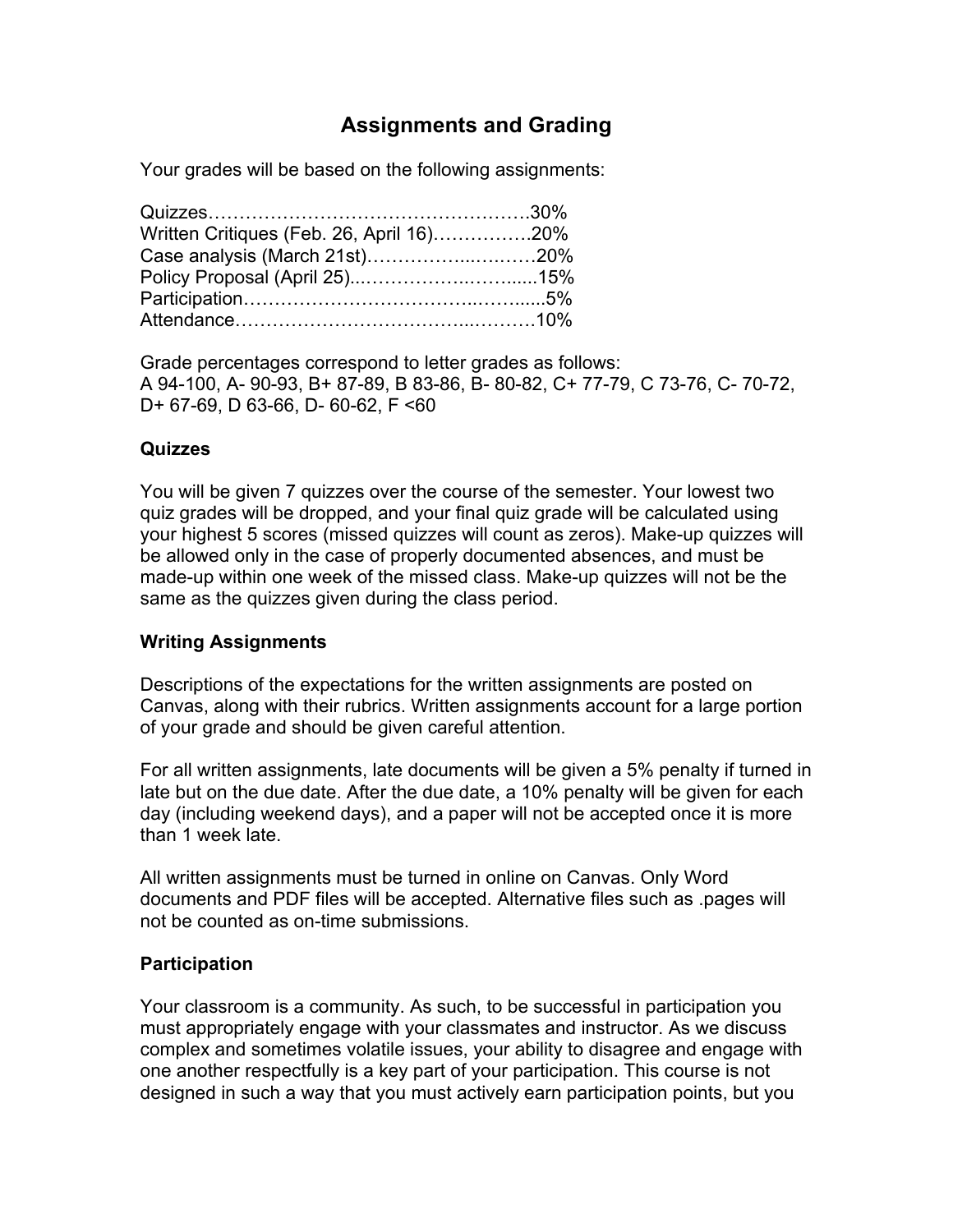may lose points as a result of disruptive or disrespectful behavior, using technology for entertainment, sleeping through lecture, etc. One final participation grade will be given at the end of the semester. If you are concerned that you may be losing participation credit, please feel free to come speak with me about your grade as soon as you become concerned.

#### **Attendance**

You are allowed 3 unexcused absences this semester. After your 3 unexcused absences have been used up, each additional absence will result in a 10% drop in your attendance grade. Excused absences are reserved for health issues, university athlete sport events, of which I must be notified at the beginning of the semester, and religious absences, of which I must also be notified at least 2 weeks in advance. Any other absence beyond your 3 "freebies" will be counted against you, even if it was not premeditated and was beyond your control. Documentation for absences that you believe may be qualified as "excused" should be presented to me within a week of the absence.

Attendance will be taken at the beginning of each class by passing out a sign-in sheet. If you are more than 10 minutes late to class, please feel free to attend, but you will be marked as absent. Signing anyone other than yourself in on the attendance sheet will be considered a violation of the academic integrity policy. If caught doing this, you will receive a zero for your attendance grade for the semester, and your case may be submitted to the Honors Code Council.

## **Extra Credit**

I will sporadically make extra credit available in the form of short online discussions about class material. To take advantage of these, you will need to participate in them within a certain timeframe, and they will be graded like regular assignments. Extra credit opportunities will not total more than 3% of your final grade, so please do not plan on these as a means of fully making up for a missed or poorly executed assignment.

## **Class Communication**

This is a paper-free class, with the exception of the quizzes you will take in class. You are welcome to print off reading materials and bring them to class, but that is not my expectation. As such, technology is welcome in the classroom, but should be used for learning purposes only.

All written assignments should be turned in electronically via Canvas, and will receive electronic feedback. I will communicate with you via announcements on Canvas, and via e-mail. You will be held responsible for paying attention to and keeping track of both forms of communication.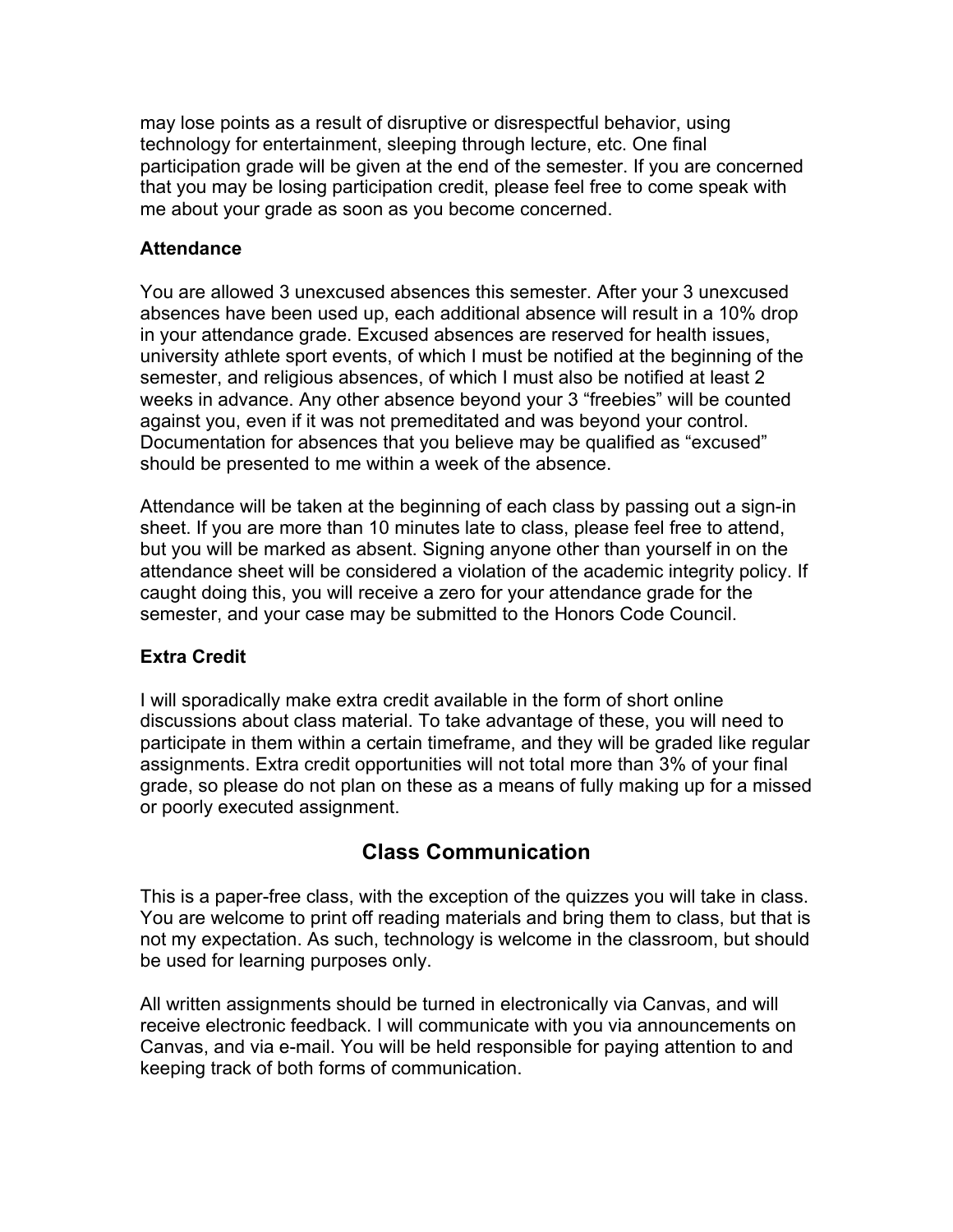If you believe you have received an unfair grade on an assignment, you must submit a written grade complaint to me within one week of receiving the contended grade. I encourage you to meet with me beforehand before doing so, to ensure that you fully understand the grade that you received.

#### **Accommodation for Disabilities**

If you qualify for accommodations because of a disability, please submit your accommodation letter from Disability Services to your faculty member in a timely manner so that your needs can be addressed. Disability Services determines accommodations based on documented disabilities in the academic environment. Information on requesting accommodations is located on the Disability Services website (www.colorado.edu/disabilityservices/students). Contact Disability Services at 303-492-8671 or dsinfo@colorado.edu for further assistance. If you have a temporary medical condition or injury, see Temporary Medical Conditions under the Students tab on the Disability Services website and discuss your needs with your professor. This should be done at the beginning of the semester in a timely fashion.

#### **Religious Holidays**

Campus policy regarding religious observances requires that faculty make every effort to deal reasonably and fairly with all students who, because of religious obligations, have conflicts with scheduled exams, assignments or required attendance. In this class, **please submit written notification of any religious holidays that will conflict with class within the first 3 weeks of the semester.** See the campus policy regarding religious observances for full details.

#### **Classroom Behavior**

Students and faculty each have responsibility for maintaining an appropriate learning environment. Those who fail to adhere to such behavioral standards may be subject to discipline. Professional courtesy and sensitivity are especially important with respect to individuals and topics dealing with race, color, national origin, sex, pregnancy, age, disability, creed, religion, sexual orientation, gender identity, gender expression, veteran status, political affiliation or political philosophy. Class rosters are provided to the instructor with the student's legal name. I will gladly honor your request to address you by an alternate name or gender pronoun. Please advise me of this preference early in the semester so that I may make appropriate changes to my records. For more information, see the policies on classroom behavior and the Student Code of Conduct.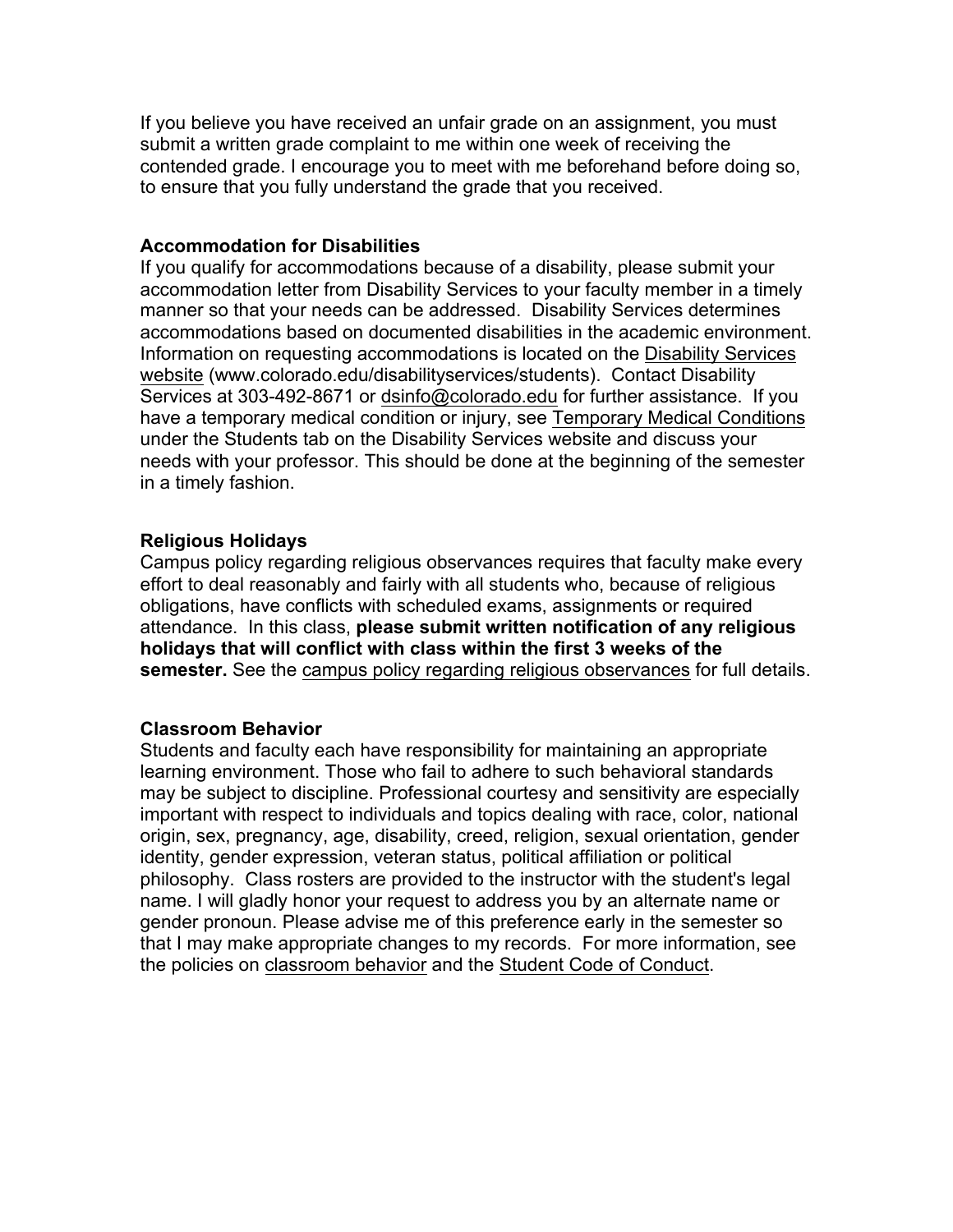**Sexual Misconduct, Discrimination, Harassment and/or Related Retaliation** The University of Colorado Boulder (CU Boulder) is committed to maintaining a positive learning, working, and living environment. CU Boulder will not tolerate acts of sexual misconduct, discrimination, harassment or related retaliation against or by any employee or student. CU's Sexual Misconduct Policy prohibits sexual assault, sexual exploitation, sexual harassment, intimate partner abuse (dating or domestic violence), stalking or related retaliation. CU Boulder's Discrimination and Harassment Policy prohibits discrimination, harassment or related retaliation based on race, color, national origin, sex, pregnancy, age, disability, creed, religion, sexual orientation, gender identity, gender expression, veteran status, political affiliation or political philosophy. Individuals who believe they have been subject to misconduct under either policy should contact the Office of Institutional Equity and Compliance (OIEC) at 303-492-2127. Information about the OIEC, the above referenced policies, and the campus resources available to assist individuals regarding sexual misconduct, discrimination, harassment or related retaliation can be found at the OIEC website.

#### **Honor Code**

All students enrolled in a University of Colorado Boulder course are responsible for knowing and adhering to the academic integrity policy. Violations of the policy may include: plagiarism, cheating, fabrication, lying, bribery, threat, unauthorized access to academic materials, clicker fraud, resubmission, and aiding academic dishonesty. All incidents of academic misconduct will be reported to the Honor Code Council (honor@colorado.edu; 303-735-2273). Students who are found responsible for violating the academic integrity policy will be subject to nonacademic sanctions from the Honor Code Council as well as academic sanctions from the faculty member. Additional information regarding the academic integrity policy can be found at the Honor Code Office website.

## **Course Schedule**

The material bulleted below the class date should be read or listened to before the class meeting that day.

Because most of the current events we are analyzing in this class will be developing over the course of the semester, I may occasionally change the assigned readings. In the case of a change, I will be sure to give you one week of advance notice via e-mail.

Many of the topics we will be covering in class this semester are controversial, and some of the material may be graphic and difficult to consume, particularly in regards to violence. While I encourage you to challenge yourself to face uncomfortable material, if you are concerned that some of it may be too much for you, or may be triggering in some way, please feel free to come speak with me about alternative materials you may be given.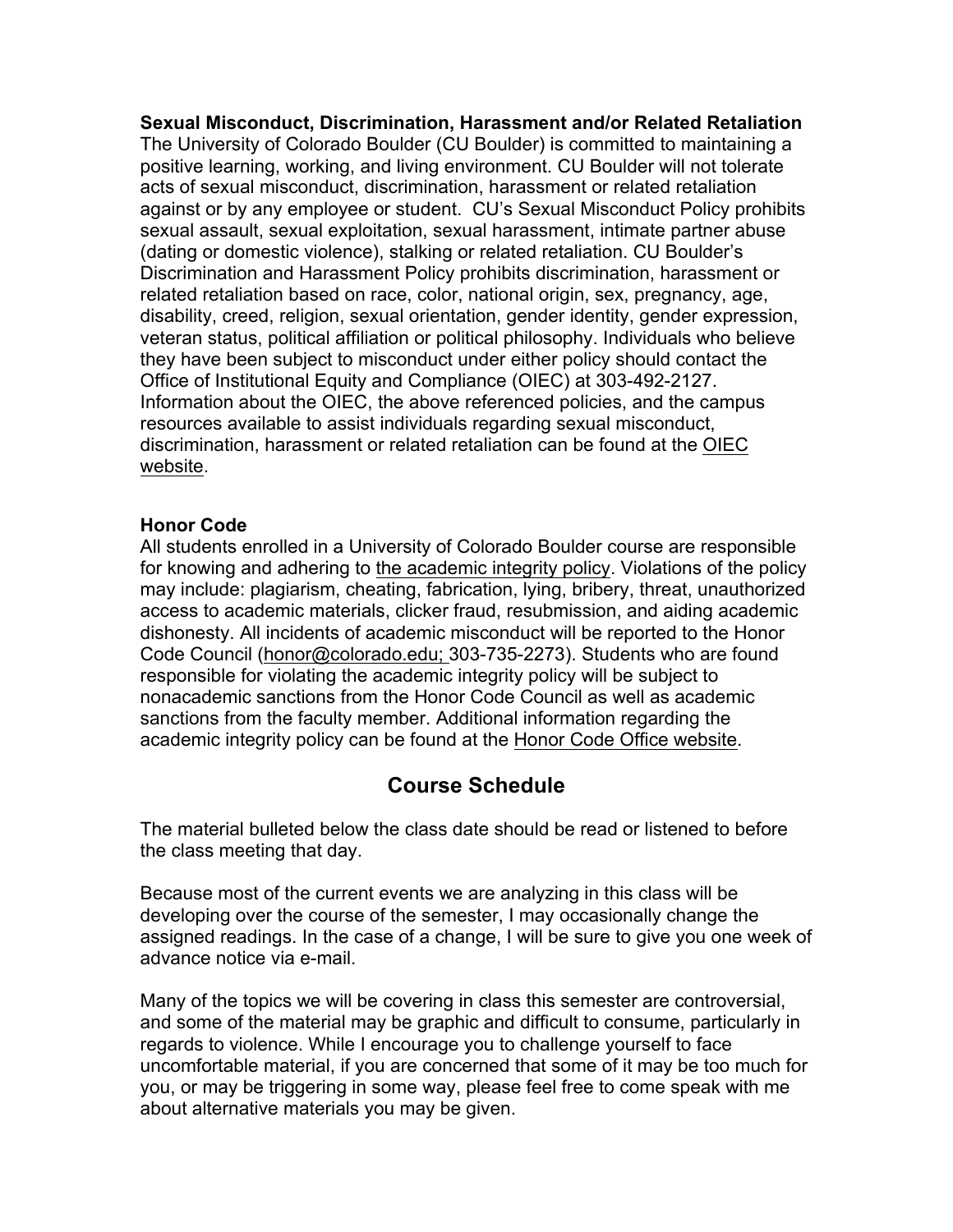## *Week 1: Getting our Bearings*

- Jan. 15 Syllabus review
- Jan 17 The Theoretical Foundations of International Relations
	- § Snyder, Jack. 2009. "One World, Rival Theories." *Foreign Policy.*

## *Week 2: Review – Information & Actors*

- Jan 22 Separating Fact From Fiction
	- Allcott, Hunt, and Matthew Gentzkow. "Social media and fake news in the 2016 election." *Journal of Economic Perspectives.* 31.2 (2017): 211-36.
	- § "How to Counter Fake News." *Foreign Affairs*. Jan. 5, 2017.
- Jan 24 Foreign Policy Decision-Making Processes
	- Allison, Graham T. "Conceptual models and the Cuban missile crisis." *American political science review* 63.3 (1969): 689-718.
	- Jervis, Robert. 2017. Perception and misperception in *international politics*. Princeton University Press. "Chapter One: Perception and the Level of Analysis Problem." P. 13- 31.

## *Week 3: Major Actors in the Int'l System: Russia*

- Jan 29 Russia as an International Actor
	- Kotkin, Stephen. "Russia's Perpetual Geopolitics: Putin Returns to the Historical Pattern." *Foreign Affairs*. April 19, 2016.
	- § **Quiz 1: Getting Our Bearings, Review, & Russia**
- Jan 31 US-Russian Relations & Policy
	- McFaul, Michael. "Russia as It Is A Grand Strategy for Confronting Putin." *Foreign Affairs.* July 1, 2018.

#### *Week 4: Major Actors in the Int'l System: China*

• Feb. 5 –International Power Transition & China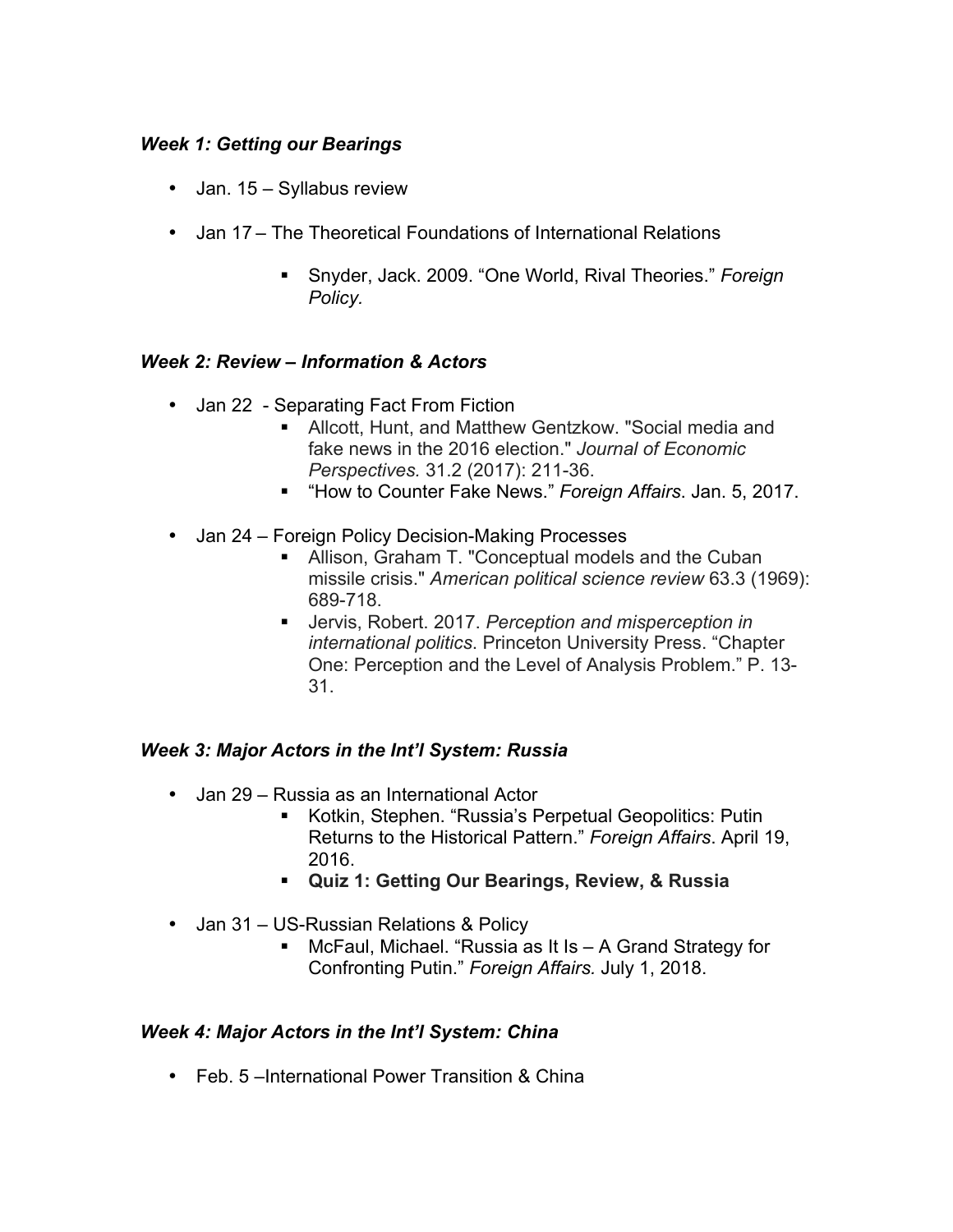- Haenle, Paul. 2018. "Graham Allison on Avoiding the Thucydides Trap." China in the World. (34 min. podcast)
- Feb. 7 China & US Relations
	- "The Heavyweight Rivals: America's new attitude towards China is changing the countries' relationship." *The Economist.* Oct. 18, 2018.
	- § **Quiz 2: Russia and China**

## *Week 5: Introduction to conflict, nuclear warfare and North Korea*

- Feb. 12 Conflict: Types and Trends
	- Malley, Robert. 2019. "10 Conflicts to Watch in 2019." *Foreign Policy.* (I suggest reading it online)
- Feb. 14 Nuclear Theory and North Korea
	- Sagan, Scott D. 1996. "Why Do States Build Nuclear Weapons?: Three Models in Search of a Bomb." *International Security*. 21(3): 54-86.
	- TBD second article

#### *Week 6: Iran*

- Fed. 19 Iran as a Regional Power
	- Mohseni, Payam, and Hussein Kalout. "Iran's Axis Resistance Rises. *Foreign Affairs.* Jan. 24th, 2017.
	- § **Quiz 3: North Korea, Iran, and nuclear war**
- Feb. 21 Iran and its Nuclear Deal
	- Barbaro, Michael. "Trump and the Iran Nuclear Deal." The Daily. Oct. 16, 2017. (18 min. podcast)
	- § Pompeo, Michael R. 2018. "Confronting Iran." *Foreign Affairs.* Oct. 15, 2018.
	- Simon, Steven and Jonathan Stevenson. "Trump's Dangerous Obsession with Iran." *Foreign Affairs.* August 13, 2018.

#### *Week 7: Terrorism*

- Feb 26 The Roots of Terrorism
	- Norman, Julie M. and Drew Mikhael. "Youth Radicalization is on the rise. Here's what we know about why." Monkey Cage. August 28, 2017.
	- Peace, Timothy. "Who becomes a terrorist, and why?" Monkey Cage. May 10, 2016.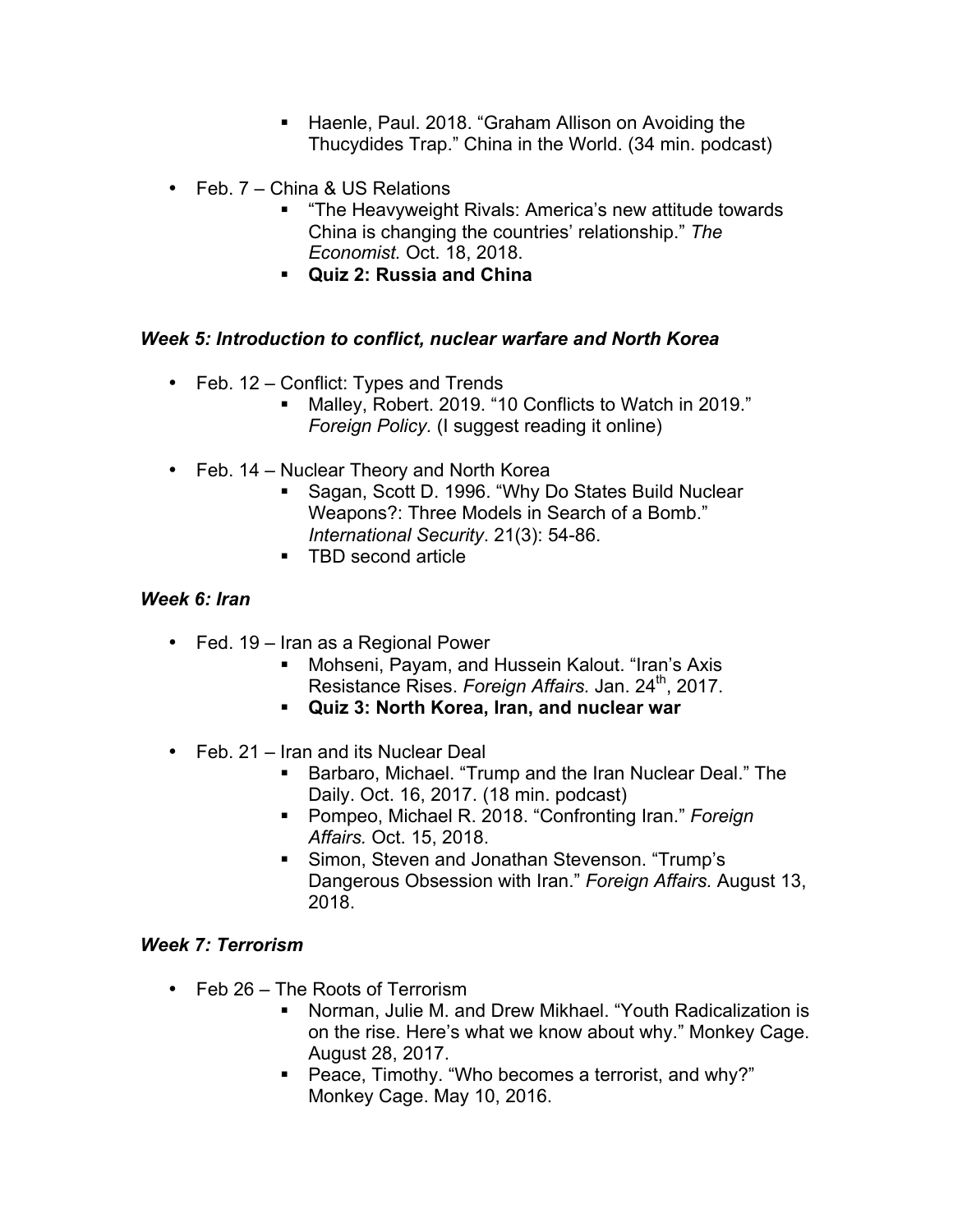- Tesfaye, Beza. "Education alone doesn't prevent terrorism. Here's what else you need." Monkey Cage. January 5, 2017.
- § **Written Critique #1 Due via Canvas**
- Feb 28 Strategies of Terrorism
	- § Kydd, Andrew H., and Barbara F. Walter. 2006. "The strategies of terrorism." *International Security.* 31(1):49-80.
	- Mills, Andy and Rukmini Callimachi. "Chapter Seven: Mosul." Caliphate. May 31, 2018. (35 min. podcast. Warning: discussion of graphic war violence)

#### *Week 8: Civil War*

- March 5 Understanding Civil War
	- Walter, Barbara F. 2009. "Bargaining failures and civil war." *Annual Review of Political Science.* 12: 243-261.
	- § **Quiz 4: Terrorism & Civil War**
- March 7 Yemeni Civil War
	- Barbaro, Michael. "Why U.S. Bombs Are Falling in Yemen." The Daily. Nov. 20, 2018. (27 min. podcast)
	- Salisbury, Peter. "What does the Stockholm Agreement mean for Yemen?" The Monkey Cage. Dec. 21, 2018.

## *Week 9: Global Refugee Patterns*

- March 12 Understanding the European Refugee & Migrant Crisis
	- "Human Flow" a film by Ai Weiwei. (2.5 hr.), must complete watching before class on Thurs. Available for rent via YouTube for \$3.99, or on Amazon Prime.
- March 14- Understanding the Latin American Refugee & Migrant Crisis
	- Bahar, Dany. "Latin America is Facing a Refugee Crisis." *Foreign Affairs.* Oct, 23 12019
	- Barbaro, Michael. "An Illuminating Drive Across Venezuela." The Daily. May 1, 2017. (22 min. podcast)

## *Week 10: Migration & Trade*

- March 19 International Migration and Trade
	- Hainmueller, Jens, and Michael J. Hiscox, 2010. "Attitudes toward Highly Skilled and Low-skilled Immigration: Evidence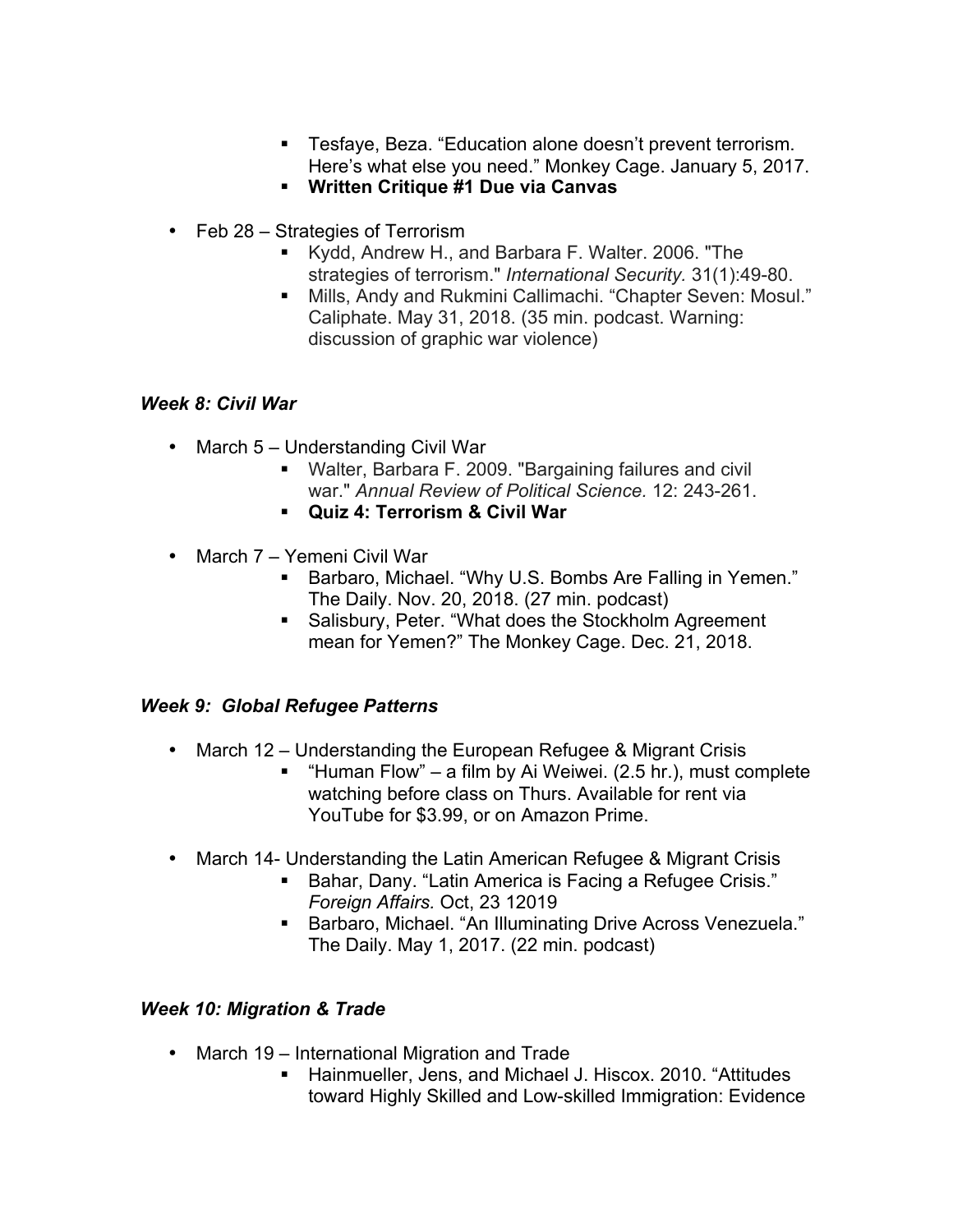from a Survey Experiment." *American Political Science Review* 104(1): 61-84.

- § **Quiz 5: Refugees, Migration & Trade**
- March 21 US & Regional Trade Agreements
	- § TBD
	- § **Case Analysis due via Canvas**

#### *Week 11: Spring Break!*

- March 26 No class
- March 28 No class

## *Week 12: EU Institutions & Brexit*

- April 2 The State of the EU § TBD
	-
- April 4 Brexit
	- § TBD

#### *Week 13: Authoritarianism*

- April 9 Global Trend Towards Authoritarianism
	- McCoy, Jennifer, Tahmina Rahman, and Murat Somer. 2018. "Polarization and the global crisis of democracy: common patterns, dynamics, and pernicious consequences for democratic polities." *American behavioral scientist* 62(1): 16-42.
	- § **Quiz 6: EU Institutions, Brexit & Authoritarianism**
- April 11 Authoritarian Trends
	- Class choice (will vote in Feb.):
		- Turkey
		- Philippines
		- Authoritarian trends in Africa

#### *Week 14- International Cooperation: The Role of Int'l Organizations*

• April 16 – Do International Organizations Matter?